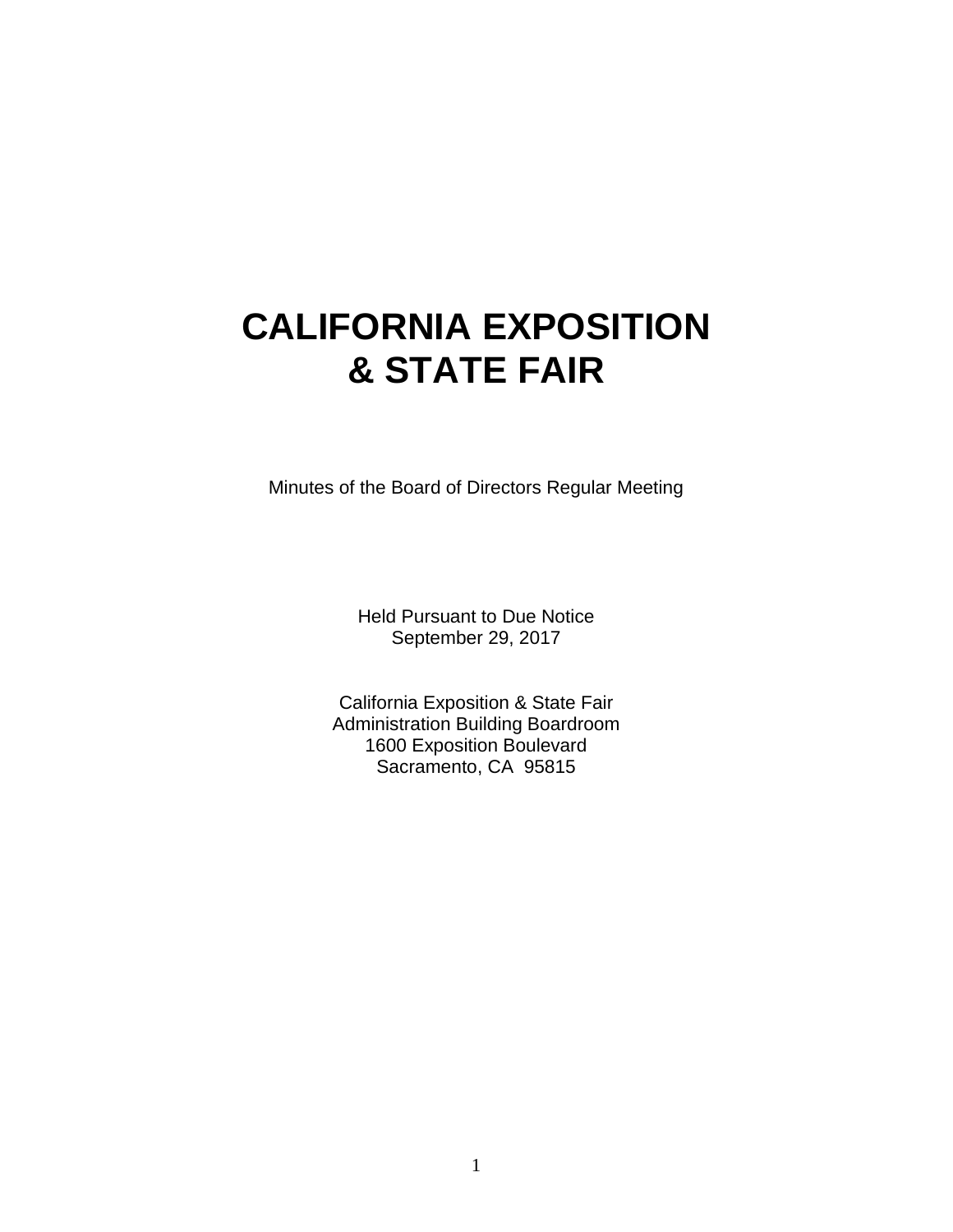## **Directors Present**

Director Mark Nelson, Chair Director Rima Barkett, Vice Chair Director Corny Gallagher Director Rina DiMare Director Jess Durfee Director Rex Hime Director Tony Ortiz

#### **Directors Absent**

Director Sonney Chong Director David Mallel

## **Staff Present**

Rick Pickering, Chief Executive Officer (CEO) Tom Martinez, Chief Deputy General Manager (CDGM) Samantha Brown, Deputy General Manager Administration (DGM) Margaret Mohr, Deputy General Manager Business Development & Marketing (DGM) Rachelle Weir, Programs Manager Marcia Shell, Assistant General Manager, Expo Events (AGM) Sue O'Brien, Executive Secretary Maricela Ramirez, Marketing Staff Don Callison, Programs Staff

#### **Others Present**

Brian Honebein, Event Partnership Amber Williams, un/common Mona Foster, Hui Hawaii and Ka' onohi Foundation

\*May not include all others present in the room or arriving late.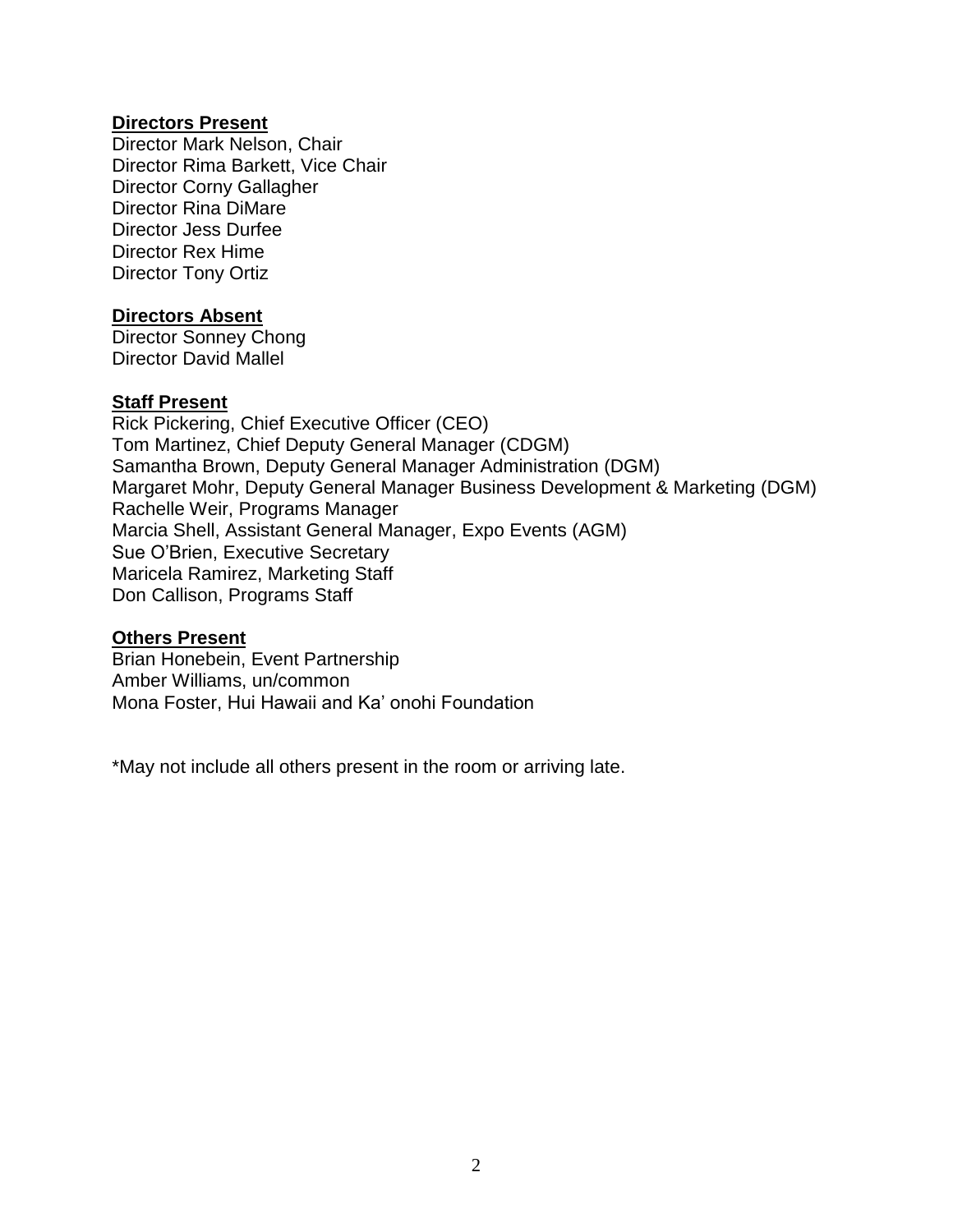## **1. CALL TO ORDER**

The meeting was called to order by Chair Nelson at 1:00 p.m. Chair Nelson dispensed with reading the Mission Statement, Policy Statement and Public Comments Statement.

# **2. PLEDGE OF ALLGIANCE**

Chair Nelson asked Director Ortiz to lead the Board and Staff in the Pledge of Allegiance.

## **3. ROLL CALL**

Roll call was taken and a quorum was present. Director Chong and Director Mallel were not present and asked to be excused.

#### **Motion:**

It was moved by Director Hime and seconded by Director Durfee to excuse the absence of Director Chong and Director Mallel. **All in favor, motion carried unanimously.**

## **4. INTRODUCTION OF GUESTS & STAFF**

Introduction of Guests and Staff were made around the room.

## **5. PRESENTATION**

**a.** Presentation to Greg Miller in Recognition of his Retirement. CEO Pickering reported that Greg asked that his presentation be done out that the Maintenance yard. A Golden Bear presentation was made and we would like to congratulate and say thank you to Greg.

## **6. MINUTES OF MEETINGS**

- **a.** Accept Cultural Advisory Council Meeting Minutes of May 11, 2017, as presented.
- **b.** Accept Cultural Advisory Council Meeting Minutes of August 17, 2107, as presented.
- **c.** Accept Agricultural Advisory Council Meeting Minutes of April 18, 2017, as presented.

**Motion:**

Director Hime made a motion to accept items 6 a, b & c as presented and was seconded by Director Gallagher. **All in favor, motion carried unanimously.**

- **d.** Approve Board Committee Meeting Minutes of June 2, 2017, as presented.
- **e.** Approve Board Meeting Minutes of June 2, 2017, as presented. **Motion:**

Vice Chair Barkett made a motion to approve items 6 d and e as presented and was seconded by Director Ortiz. **All in favor, motion carried unanimously.**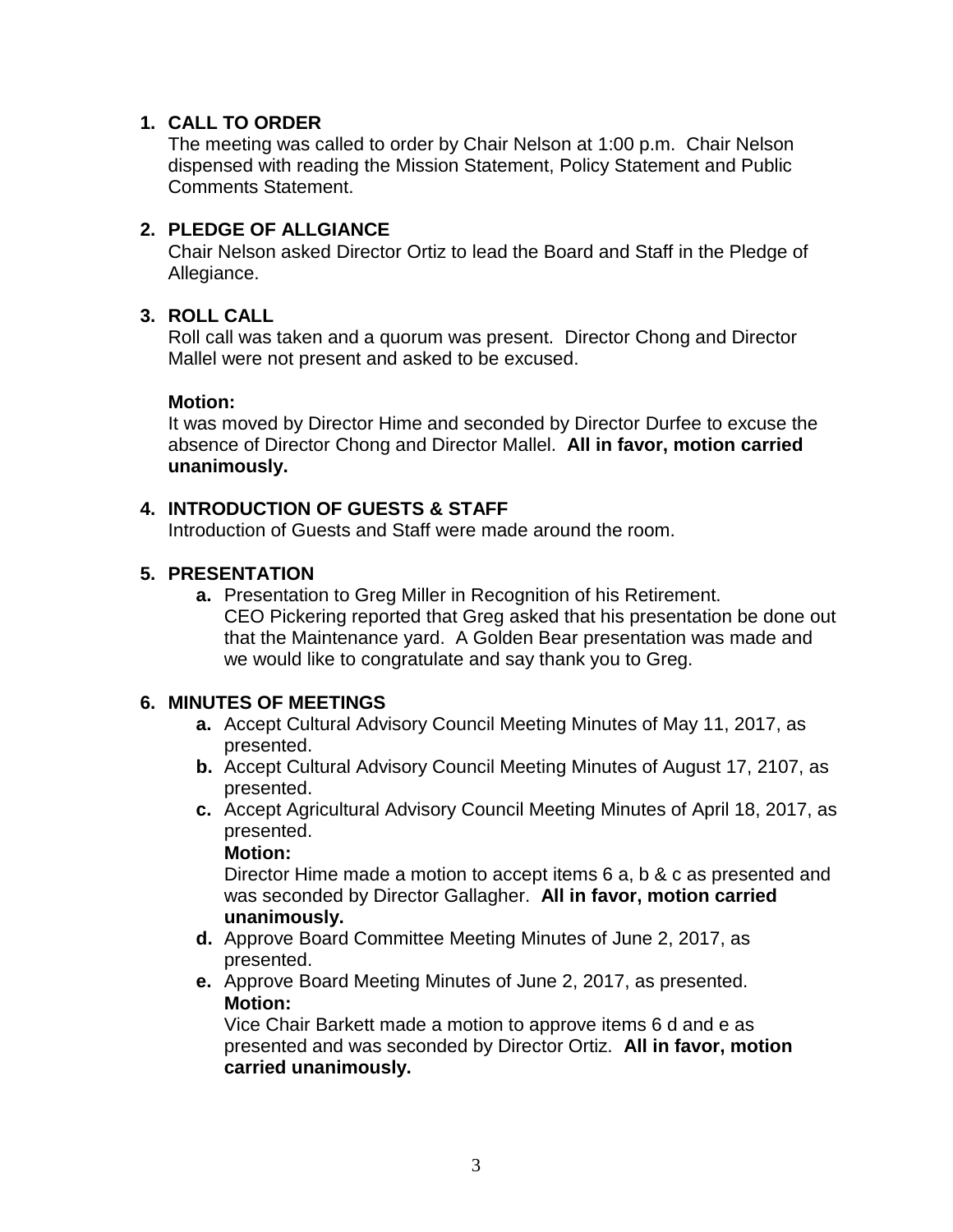# **7. COMMITTEE AND STAFF REPORTS**

- **a.** Finance Committee Report Director Gallagher
	- 1. GS \$Mart (Golden State Financial Marketplace) Financing After reviewing and a discussion of this item Committee Chair Gallagher made a motion that the committee recommends to this board to grant authorization to staff to being negotiations with GS \$Mart.

## **Motion:**

Director Hime moved to accept the recommendation and Director Durfee seconded. **All in favor, motion carried unanimously.**

2. Carnival Operator Letter of Interest

Deputy General Manager Brown reviewed the staff report for this information only item.

- **b.** Annual State Fair Committee Report Vice Chair Barkett Chief Deputy General Manager Martinez reviewed the Marketing Staff Report. Amber Williams from un/common showed a power point presentation reviewing the Marketing campaign used during State Fair. Programs Manger Weir reviewed the staff report and gave an overview of the competitions, exhibits and programs.
- **c.** Exposition Facility & Operations Assistant General Manager Shell reviewed the staff report and shared upcoming events.

# **8. FINANCIAL REPORTS**

**a.** Service Contracts Requiring Notification/Approval During the discussion of these items the Command Center, Inc contract was updated to reflect the total cost for two years. **Motion:**

Committee Chair Gallagher made a motion that the committee recommends that this board approve those items as required. Director Durfee moved to accept the recommendation and Director Hime seconded. **All in favor, motion carried unanimously.**

# **b.** Request for Relief of Accountability

After some discussion Committee Chair Gallagher made a motion. **Motion:**

Committee Chair Gallagher made a motion that the committee recommends to the board approval of this request to relieve this debt to the fair. Director Hime moved to accept the recommendation and Director Durfee seconded. **All in favor, motion carried unanimously.**

- **c.** Profit/Loss Statement
- **d.** Point Sheet Profit/Loss Statement
- **e.** Balance Sheet
- **f.** Point Sheet Balance Sheet
- **g.** Cash Handling Audit Results

A special audit was done to review cash control procedures. Every audited item was noted to have no exceptions.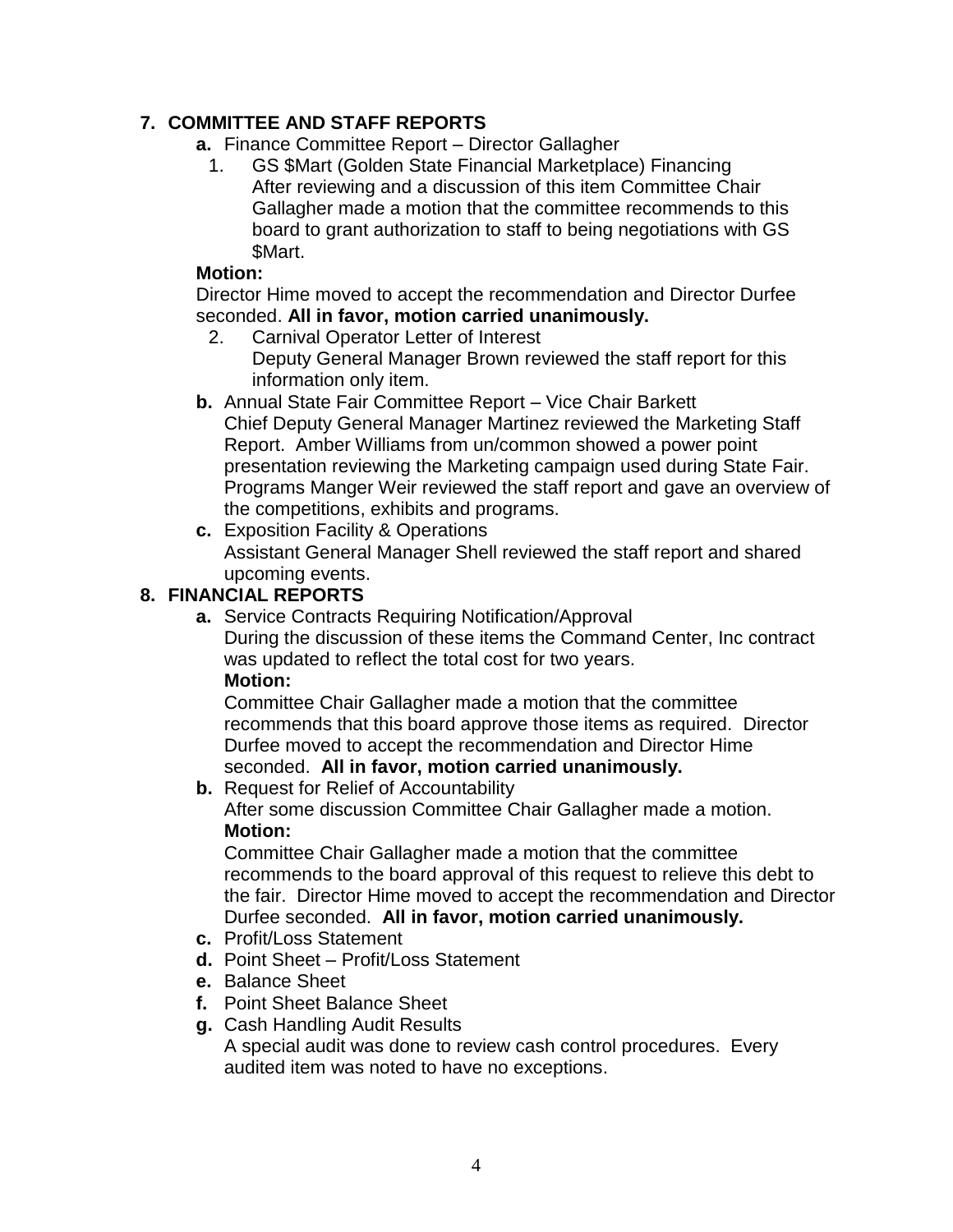# **Motion:**

Committee Chair Gallagher made a motion that this committee recommends to this board acceptance of all financial reports. Director Hime moved to accept the recommendation and Director Durfee seconded. **All in favor, motion carried unanimously.**

## **9. CORRESPONDENCE**

- **a.** Letter from United Farm Workers to Mark Nelson, Chair and Members of Cal Expo
- **b.** Letter form United Farm Workers to Rick Pickering, CEO of Cal Expo
- **c.** Letter from County of Sacramento Regional Parks Department

## **10. OLD BUSINESS**

None

# **11. NEW BUSINESS**

**a.** Discussion and Possible Approval of Dates for the 2018 California State Fair.

A motion was made that the Annual State Fair Committee recommends to this board approval of July 13 – 29, 2018 as California State Fair dates for 2018.

## **Motion:**

Director Hime moved to accept the recommendation and Director Durfee seconded. **All in favor, motion carried unanimously.**

# **12. MATTERS OF INFORMATION**

- **a.** Public Comment on Matters not on the Agenda Mona Foster, Hui Hawaii and Ka' onohi Foundation had questions regarding parking rates and reimbursable rates.
- **b.** CEO Comments

CEO Pickering mentioned Cal Expo's flicker account. He updated the Board regarding the RFP for Sponsorship Services and an RFP for Rodeo/Equine Event for 2018 State Fair. He also gave an update on Rock & Brews and Cannabis. He mentioned that staff is working on preparing a draft budget for the Board Retreat. Chief Deputy General Manager Martinez mentioned that the next CHRB meeting was October 26, 2017, in Del Mar which is the same date as the Board Retreat. After a discussion a motion was made to change the Board Retreat and Board Meeting to November 2 & 3, 2017.

## **Motion:**

The motion was moved by Director Durfee and seconded by Director Hime to change the Board Retreat and Board Meeting dates to November 2 & 3, 2017. **All in favor, motion carried unanimously.**

**c.** Directors Comments/Agenda Items for Future Meetings Director Durfee thanked staff for an amazing State Fair. Director Gallagher thanked staff for the 50<sup>th</sup> Anniversary coins.